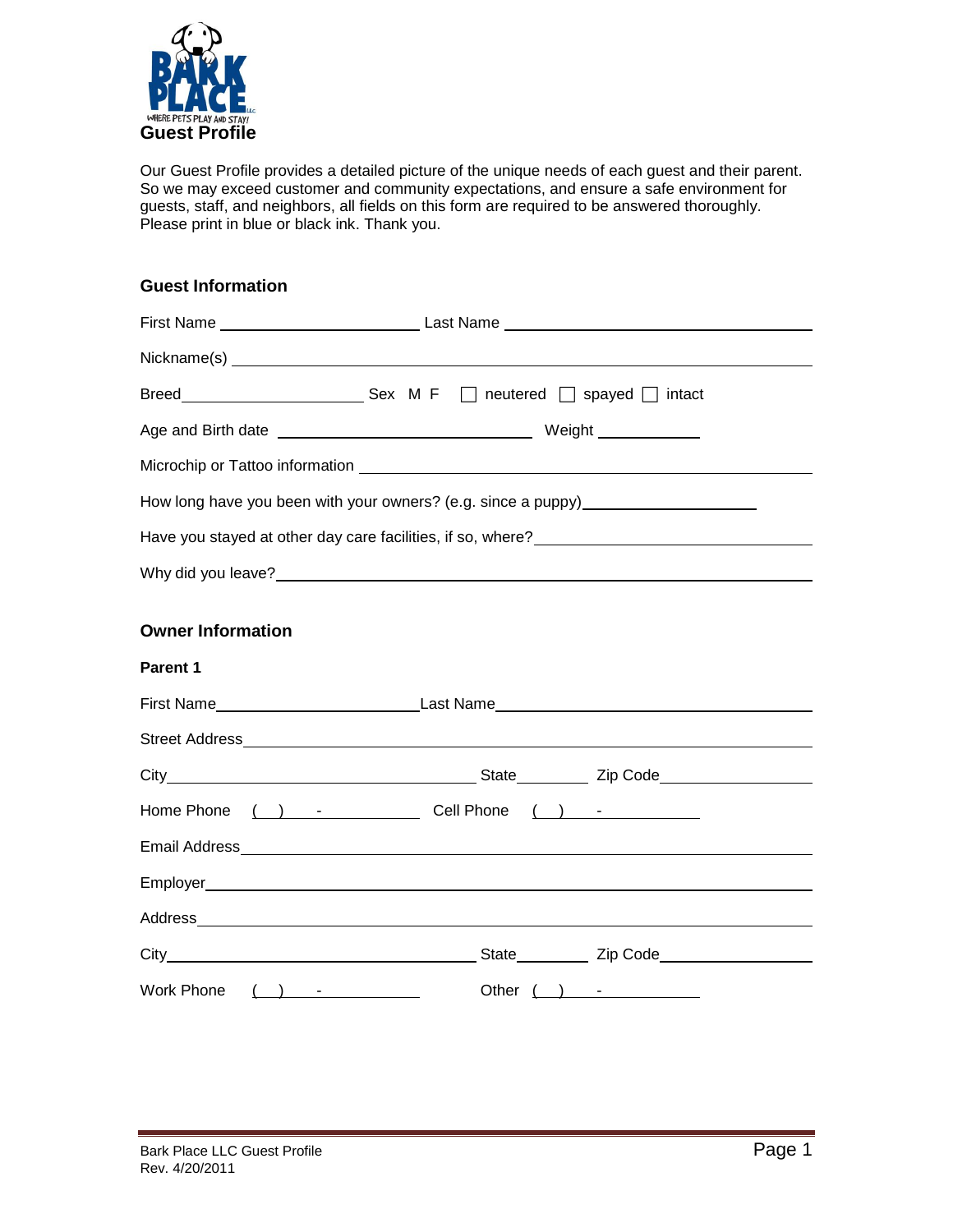

|  | <b>Parent 2</b> |  |
|--|-----------------|--|
|--|-----------------|--|

| Home Phone ( ) - Cell Phone ( ) - _ _ _ _ _                                                                       |  |
|-------------------------------------------------------------------------------------------------------------------|--|
|                                                                                                                   |  |
|                                                                                                                   |  |
| Address Address Address Address Address Address Address Address Address Address Address Address Address Address A |  |
|                                                                                                                   |  |
| Work Phone ( ) - Other ( ) -                                                                                      |  |
| <b>The Basics</b>                                                                                                 |  |
| Do you have any health issues of which we should be aware (please describe)?                                      |  |
| Do you have medications you are taking we should be aware of or need to administer?                               |  |
| Do you suffer from any allergies? If so, please describe both the cause and the symptoms.                         |  |
|                                                                                                                   |  |
|                                                                                                                   |  |
|                                                                                                                   |  |
|                                                                                                                   |  |
| Are you allowed to try other pet food, while staying at Bark Place?                                               |  |
| Are you allowed to eat treats while you're here? Are you allowed to be a state of the state of the state of the   |  |
| Are there treats you should avoid?                                                                                |  |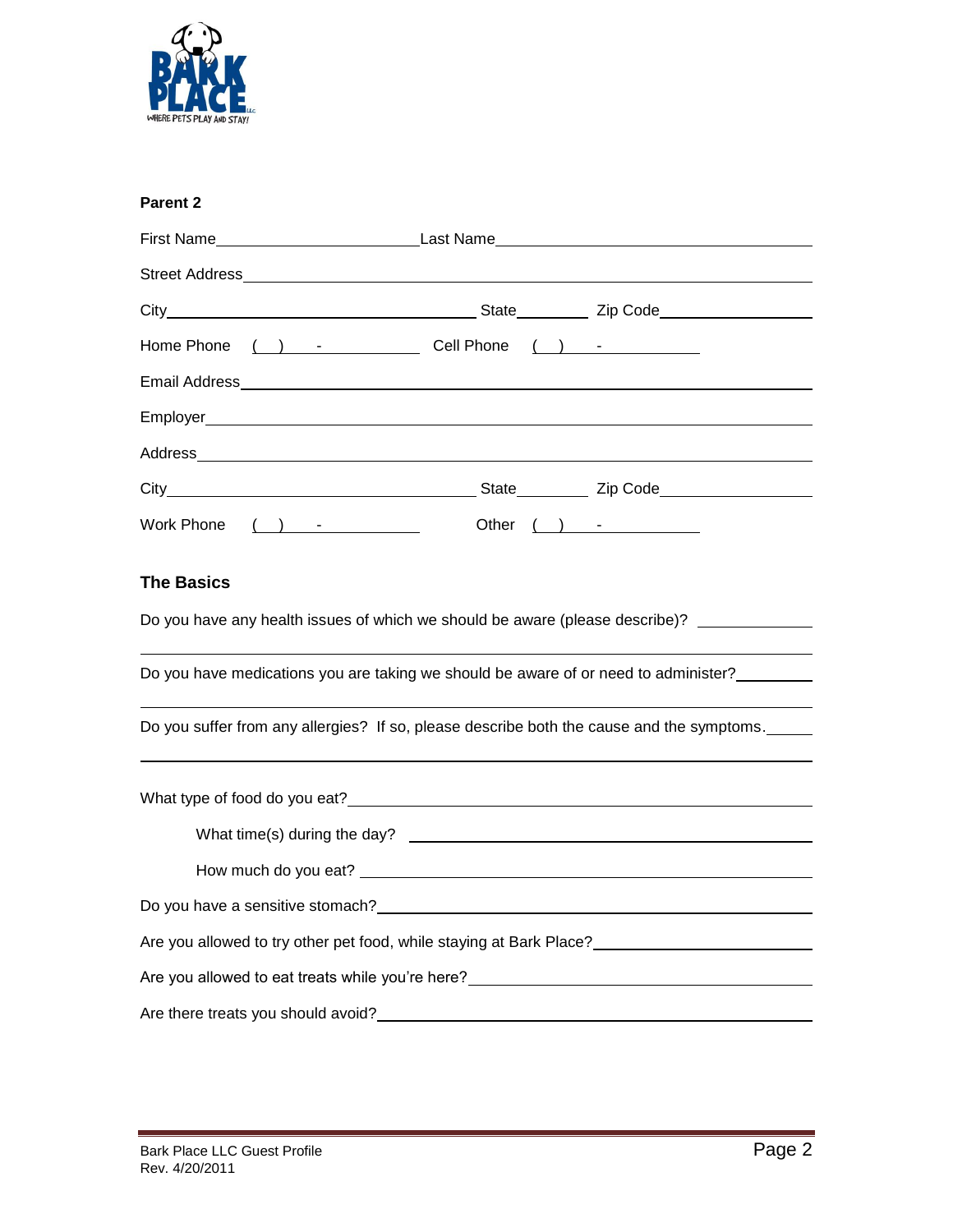

Have you stayed in a crate before, either at home or elsewhere, if so, how do you feel about it? \_\_

If boarding, are you allowed to stay overnight at the home of a Bark Place employee?

(Please circle) **Yes No**

What type of collar/harness works best for you and your parent?

How do you let others know when you need to go to the potty?

Do you know any of the following commands, and if so, please describe?

| $\Box$ Sit       |
|------------------|
|                  |
| $\Box$ Down      |
|                  |
|                  |
|                  |
| □ Other_________ |

Do you have any reactions (esp. negative) to the following groups of people/animals? If so, please describe.

| $\begin{array}{c c c c c} \hline \text{7} & \text{Cats} & \text{8} & \text{10} & \text{10} & \text{10} & \text{10} & \text{10} & \text{10} & \text{10} & \text{10} & \text{10} & \text{10} & \text{10} & \text{10} & \text{10} & \text{10} & \text{10} & \text{10} & \text{10} & \text{10} & \text{10} & \text{10} & \text{10} & \text{10} & \text{10} & \text{10} & \text{10} & \text{10} & \$ |
|-------------------------------------------------------------------------------------------------------------------------------------------------------------------------------------------------------------------------------------------------------------------------------------------------------------------------------------------------------------------------------------------------|
|                                                                                                                                                                                                                                                                                                                                                                                                 |
|                                                                                                                                                                                                                                                                                                                                                                                                 |
|                                                                                                                                                                                                                                                                                                                                                                                                 |
|                                                                                                                                                                                                                                                                                                                                                                                                 |
|                                                                                                                                                                                                                                                                                                                                                                                                 |
| Have you ever bitten someone (specify human/dog/other) while you were outside your home/off                                                                                                                                                                                                                                                                                                     |

your property, If yes, did you display any warning signs? \_\_\_\_\_\_\_\_\_\_\_\_\_\_\_\_\_\_\_\_\_\_\_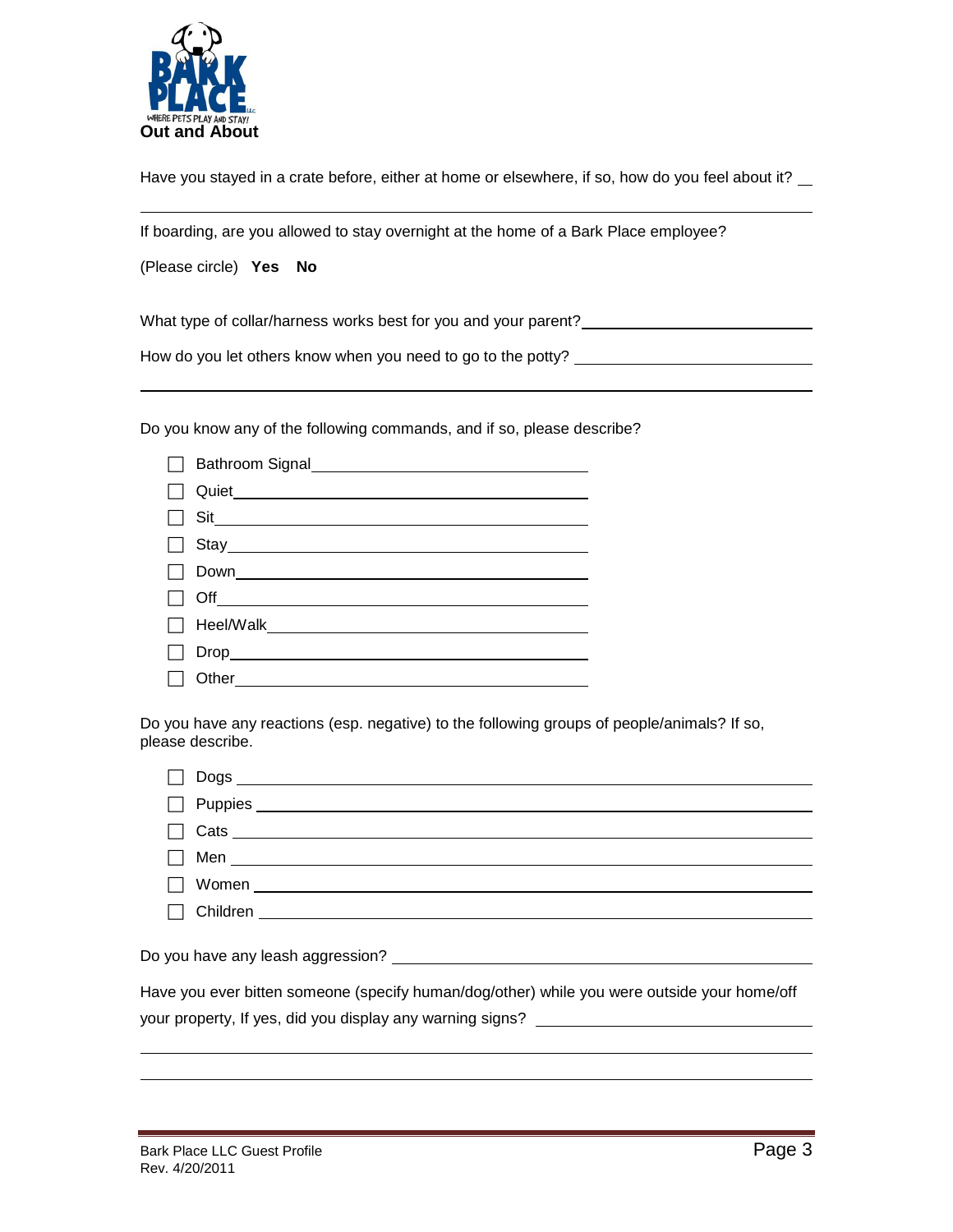

How do others know when you're stressed or concerned about a situation?

How do you handle playing with others? Do you share your toys or growl and/or bite? \_\_\_\_\_\_\_\_

|                                    | How soon before you get tired and bored of playing with others and do you have signs that |
|------------------------------------|-------------------------------------------------------------------------------------------|
| indicate when you're done playing? |                                                                                           |

How are your table manners? Can other people and/or dogs approach you while food is out?

Do you like to run away, if yes what triggers it?

Are you frightened by noises? (Thunder, etc.) \_\_\_\_\_\_\_\_\_\_\_\_\_\_\_\_\_\_\_\_\_\_\_\_\_\_\_\_\_\_\_\_\_\_

What else upsets you?

| Have you had any formal training, if so, what type? |  |
|-----------------------------------------------------|--|

### **Health**

| Phone Number $( )$ - Fax Number $( )$ - |  |
|-----------------------------------------|--|
|                                         |  |
|                                         |  |
|                                         |  |
|                                         |  |
|                                         |  |
| Phone Number () - Case Rax Number () -  |  |
|                                         |  |

**Contract Contract**